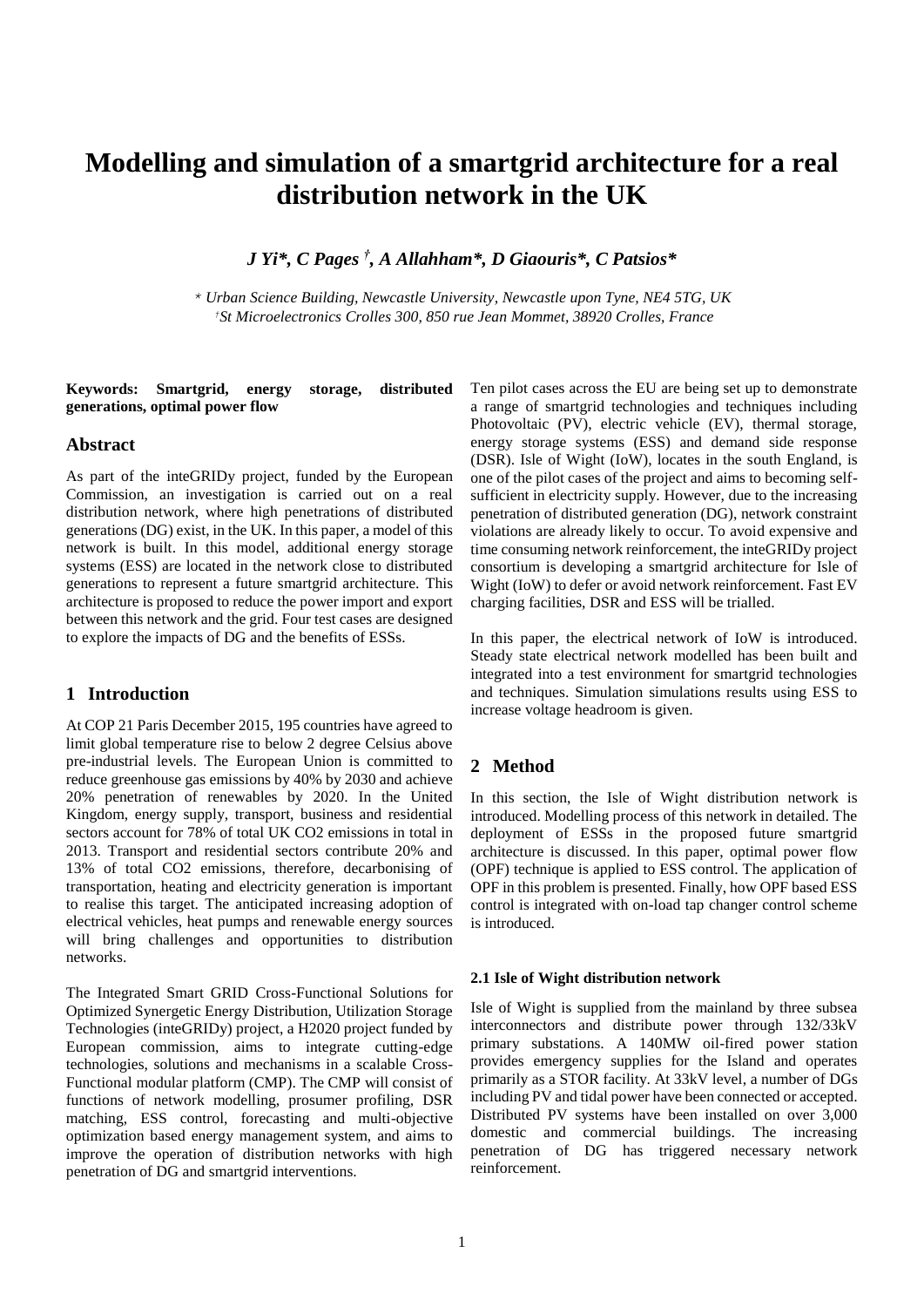

Figure 1 High voltage network model of IoW in IPSA2

However, conventional reinforcement is expensive and also has an impact on the environment. The implementation of smartgrid has the potential to avoid or minimize the requirement for network reinforcement and maximize DG output. The proposed smartgrid architecture will include energy storage systems (ESS) and demand side response (DSR). ESS and DSR will be used for minimising the net import/export of the island through the interconnector and also take into consideration of power flow and voltage constraints. The use of ESS, DSR and other smartgrid technologies and techniques can also increase the rating of DG connected to the distribution network and avoid or delay network reinforcement.

## **2.2 Modelling of IoW network**

The Steady state model 132 and 33kV network of IoW is modelled in IPSA2 and MATPOWER [1] based on [2]. This model will be used for three purposes. First of all, establish the baseline by running sequential loadflow with load and generation profiles for different scenarios. Potential constraints due to the increasing penetration of DG and load will be identified. Secondly this model will be used to carry out pretrial simulations to build confidence that the trials will not cause network limit violations. Finally, after the trials, this model will be validated with real data. The validated and improved model will be used to extrapolate new scenarios, simulate unfeasible trials and generalised to explore the benefits of smartgrid and the CMP on other networks. An established methodology used previous UK smartgrid projects is applied [3] in this process.

## **2.3 Energy storage systems**

The benefits of grid scale ESS are well studied [4]. A number of applications of ESS in a smartgrid environment can be

found. In [5], a multi-objective control strategy for BESS is proposed to defer network reinforcement due to the increasing penetration of PV. OPF based ESS control methods have been proposed in [6] and [7]. In [6], an ESS is instructed to charge during off-peak periods and discharge during peak periods. Maximum real power import and export is decided by the maximum mismatch between generation and load. In this paper, the charge and discharge operation periods are fixed. In [7], the authors proposed a dynamic programming approach based solver for OPF problems with ESS, with a focus on microgrid application.

## **2.4 Optimal power flow**

Optimal power flow is a well-established technique for solving power system control and planning problems. In this paper, OPF is adopted for ESS control. The generic OPF formulation is modified to minimise the cost of using conventional generator, maximize DG output and minimise the cost of using ESS. The formulation of the modified OPF is introduced below.

#### **Objective function**

$$
f(x) = f_g + f_{DG} + f_{ESS}
$$
  
where  

$$
X = [\boldsymbol{P}_g, \boldsymbol{P}_{DG, \text{Curtailment}}, \boldsymbol{P}_{ESS}, \boldsymbol{Q}_g, \boldsymbol{Q}_{DG}, \boldsymbol{Q}_{ESS}]
$$
 (1)

Equation  $(1)$  is detailed with equation  $(2)$  to  $(4)$  below

<span id="page-1-1"></span><span id="page-1-0"></span>
$$
f_g = \sum_{i=1}^{N_g} \left[ f_{g_i, P}(P_{g_i}) + f_{g_i, Q}(Q_{g_i}) \right]
$$
 (2)

$$
f_{DG} = \sum_{i=1}^{1} \left( C_{DG_i, \text{Curtailment}} \cdot P_{DG_i, \text{Curtailment}} + C_{DG_i, Q} \cdot Q_{DG_i} \right) \tag{3}
$$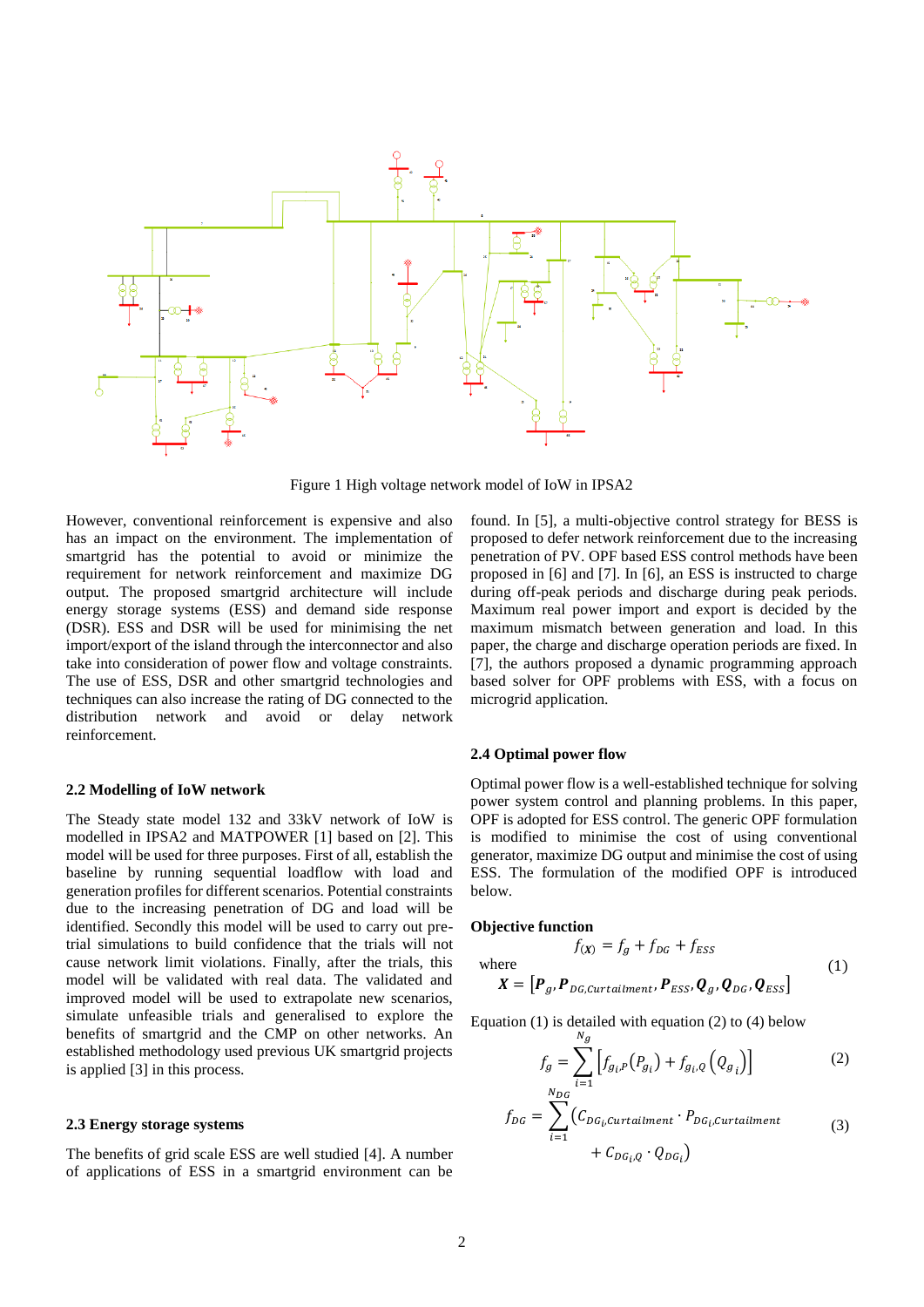$$
f_{ESS} = \sum_{i=1}^{N_{ESS}} (|C_{ESS_{i},P} \cdot P_{ESS_{i}}| + |C_{ESS_{i},Q} \cdot Q_{ESS_{i}}|)
$$
(4)

where

| $\bm{P}_{DG,Curtailment}$     | Set of real power curtailment of DG           |
|-------------------------------|-----------------------------------------------|
| $\bm{P}_{DG,Max}$             | Set of maximum real power output<br>of DG     |
| $P_{ESS}$                     | Set of real power import/export of<br>ESS     |
| $P_G$                         | Set of generator real power outputs           |
| $\boldsymbol{Q}_G$            | Set of generator reactive power<br>outputs    |
| $\bm{Q}_{FSC}$                | Set of reactive power import/export<br>of ESS |
| $C_{DG_i, Curtailment}$       | Cost of real power curtailment of DG<br>i.    |
|                               | Cost of reactive power of DG i                |
| $C_{DG_i,Q}$<br>$C_{ESS_i,P}$ | Cost of real power of ESS $i$                 |
| $C_{ESS_i,Q}$                 | Cost of reactive power of ESS i               |

Equation [\(2\)](#page-1-0) calculates the total cost of using conventional generators. Equation [\(3\)](#page-1-1) calculates the cost of DG real power curtailment and the use of reactive power. Equation [\(4\)](#page-2-0) calculates the cost of using ESS.

## **Constraints**

<span id="page-2-2"></span><span id="page-2-1"></span>
$$
V_{Min} \le V \le V_{Max} \tag{5}
$$

$$
|\mathbf{S}_{Branch,Send}| \leq \mathbf{S}_{Branch,Rating}
$$
 (6)

$$
|S_{Branch, Receiver}| \leq S_{Branch,Rating
$$
 (7)

$$
P_{G,Rating}^{Lower} \le P_G \le P_{G,Rating}^{Upper} \tag{8}
$$

$$
\mathbf{Q}_{G,Rating}^{Lower} \le \mathbf{Q}_G \le \mathbf{Q}_{G,Rating}^{Upper} \tag{9}
$$

$$
0 \le P_{DG, \text{Curtailment}} \le P_{DG, \text{Max}} \tag{10}
$$

$$
\mathbf{Q}_{DG,Rating}^{Lower} \leq \mathbf{Q}_{DG} \leq \mathbf{Q}_{DG,Rating}^{Upper} \tag{11}
$$

$$
P_{ESS, Rating}^{Lower} \le P_{ESS} \le P_{ESS, Rating}^{Upper} \tag{12}
$$

$$
\mathbf{Q}_{ESS, Rating}^{Lower} \leq \mathbf{Q}_{ESS} \leq \mathbf{Q}_{ESS, Rating}^{Upper}
$$
\n(13)

$$
S_{ESS}^{Lower} \leq S_{ESS} = \sqrt{P_{ESS}^2 + Q_{ESS}^2} \leq S_{ESS}^{Upper}
$$
 (14)

$$
E_{ESS_{i},t=t_{0}+At} = E_{ESS_{i},t=t_{0}} + d_{ESS_{i}} \cdot P_{ESS_{i}} \cdot \eta_{ESS_{i}}
$$

$$
+ (1 - d_{ESS_i}) \cdot \frac{F_{ESS_i}}{\eta_{ESS_i}} , ESS_i \tag{15}
$$

$$
\in \Lambda_{ESS}
$$

$$
E_{ESS_i}^{Lower} \le E_{ESS_i, t = t_0 + \Delta t} \le E_{ESS_i}^{Upper}
$$
\n(16)

<span id="page-2-0"></span>where

| V                                   | Set of busvoltage                                                                                  |
|-------------------------------------|----------------------------------------------------------------------------------------------------|
| $V_{Max}$                           | Set of upper limit of bus voltage                                                                  |
| $V_{Min}$                           | Set of lower limit of bus voltage                                                                  |
| $\bm{S}_{Branch,Rating}$            | Set of branch power flow ratings                                                                   |
| $\bm{S}_{Branch, Receiver}$         | Set of branch power flows at the<br>receiving ends                                                 |
| $\mathcal{S}_{Branch, send}$        | Set of branch power flows at the sending<br>ends                                                   |
| $\bm{P}_{G,Rating}^{Lower}$         | Set of generator real power lower ratings                                                          |
| $P^{Upper}$<br>G,Rating             | Set of generator real power upper ratings                                                          |
| $\bm{P}_{G,Rating}^{Upper}$         | Set of generator real power upper ratings                                                          |
| $\bm{Q}_{G,Rating}^{Upper}$         | Set of generator reactive power upper<br>ratings                                                   |
| $\bm{P}_{DG,Max}$                   | Set of maximum real power output of<br>DG                                                          |
| $P_{ESS}$                           | Set of real power import/export of ESS                                                             |
| $\bm{P}_{ESS,Rating}^{Lower}$       | Set of lower real power limits of ESS                                                              |
| $\mathbf{P}^{Upper}$<br>ESS, Rating | Set of upper real power limits of ESS                                                              |
| $\bm{Q}_{ESS}$                      | Set of reactive power import/export of<br><b>ESS</b>                                               |
| $\bm{Q}_{ESS,Rating}^{Lower}$       | Set of lower reactive power limits of ESS                                                          |
| $\bm{Q}_{ESS,Rating}^{Upper}$       | Set of upper reactive power limits of ESS                                                          |
| $S_{ESS}$                           | Set of apparent power import/export of<br><b>ESS</b>                                               |
| $d_{ESS_i}$                         | Binary charge and discharge sign of ESS<br><i>i</i> , $d_{ESS_i} = 1$ if charge and 0 if discharge |
| $E_{ESS_i,t}$                       | Energy available in ESS $i$ at time $t$                                                            |
| $E_{ESS_i}^{Lower}$                 | Lower limit of energy available in ESS $i$                                                         |
| $E^{Upper}_{ESS_{\it 1}}$           | Upper limit of energy available in ESS $i$                                                         |
| $\eta_{ESS_i}$                      | Efficiency of ESS i                                                                                |

<span id="page-2-11"></span><span id="page-2-10"></span><span id="page-2-9"></span><span id="page-2-8"></span><span id="page-2-7"></span><span id="page-2-6"></span><span id="page-2-5"></span><span id="page-2-4"></span><span id="page-2-3"></span>Constraint [\(5\)](#page-2-1) ensures all busvoltage are within the limit between 0.94 and 1.06 p.u. Constraints [\(6\)](#page-2-2) are apparent power rating constraints for sending ends of transformers, cables and overhead lines. Apparent power rating constraints of receiving ends are introduced in equation [\(7\).](#page-2-3) Equations [\(5\)](#page-2-1) to [\(7\)](#page-2-3) are network constraints. Constraints [\(8\)](#page-2-4) and [\(9\)](#page-2-5) are real and reactive power constraints for conventional generators. Equation [\(10\)](#page-2-6) defines the lower and upper limits of DG real power curtailment. Lower and upper limits of DG real power output are decided based on the type of DG. For renewable based DG, maximum DG curtailment is the current DG real power output, i.e.  $P_{DG,Max} = P_{DG}$  and minimum DG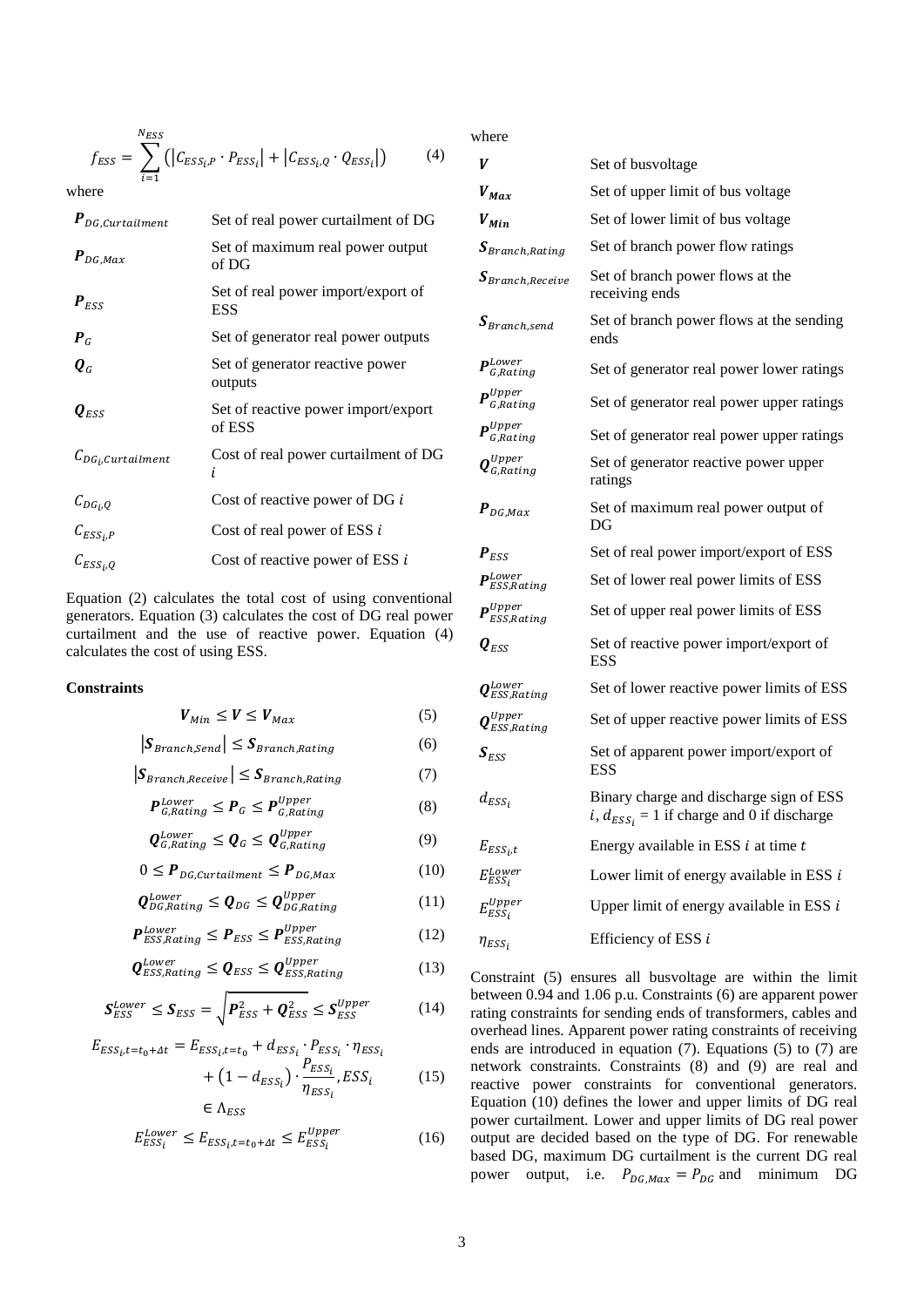curtailment is 0, which means it is not curtailed. Equation [\(11\)](#page-2-7) is the reactive power output constraints of DG. Real power, reactive power and apparent power rating limits for ESS are defined by equation [\(12\)](#page-2-8) to [\(14\).](#page-2-9) Energy stored in ESS system is calculated with equation [\(15\).](#page-2-10) In this equation,  $P_{ESS_i} > 0$ means charging and  $P_{ESS_i} < 0$  means discharge.  $d_{ESS_i}$  is a binary number to indicate charging or discharging.  $d_{ESS_i}$  is 1 if charge and 0 if discharge. Constrain[t \(16\)](#page-2-11) prevents over charge and over discharge of ESS for current and next timestep.

## **2.5 Control Methodology**

Control method applied in this paper is illustrated in [Figure 1.](#page-3-0) OLTCs exist at two voltage levels from extra high voltage (EHV) to high voltage (HV) and from HV to medium voltage (MV). MV to low voltage transformers are not equipped with OLTC. OLTC control method adopted in this paper is consistent with industrial control scheme. OLTCs from EHV to HV operates first so that the voltage at the secondary side of the transformers are maintained at 1.03. A bandwidth of 0.01875 is applied to avoid frequent OLTC operation. OLTCs from HV to MV operates after upstream OLTCs. Same target voltage and bandwidth are used for HV to MV OLTCs. ESSs outputs, decided by OPF techniques, are applied after all OLTC tap changes are confirmed.



Figure 1 Flow chart of the control scheme

## <span id="page-3-0"></span>**3 Simulation results**

Four test cases have been evaluated. The first scenario only include demand but no distributed generation. The second include both demand and DG. In the third and fourth test cases, five ESSs are located in the networks next to DGs. OPF techniques described earlier are applied in scenario three and four with different objectives. In the third test case, ESSs are used for voltage control. The control objective is to maintain voltage of all bus between 0.97 and 1.03 pu with reactive power only. In the fourth scenario ESSs are used for power flow

management so that reverse power flow from the island to mainland is avoided. Meanwhile, voltage limit between 0.97 and 1.03 p.u. is also applied. In this scenario only real power is used.

The following indices are used to evaluate the effects of DG and ESS: voltage headroom, power flow headroom, number of tap change and network losses. Increasing voltage headroom means higher capacity available in the network to accommodate more DGs. OLTCs have a fixed number of total tap change available therefore reducing the total daily number of tap operation prolongs the life of OLTC. Reducing network losses increases the utilization of generation and reduces the impacts on the environment.

### **3.1 Network losses**

Losses are calculated based on the difference between the real power at the sending end and the receiving end. Total network losses for four test cases are plotted below in [Figure 2](#page-3-1) at halfhour resolution and total network losses in 24 hours are calculated i[n Table 1.](#page-3-2)



Figure 2 Total network losses

<span id="page-3-1"></span>It can be observed that the inclusion of DG can reduce network losses. In scenario 4, by avoiding reverse power flow, network losses can be further reduced. However, the use of reactive power for stabilizing voltage increases the network losses in 24 hours.

| Test case |                                  | Total network losses<br>in 24 hours (MWh) |
|-----------|----------------------------------|-------------------------------------------|
|           | No DG                            | 19.66                                     |
|           | With DG                          | 18.02                                     |
| 3         | ESS for voltage control          | 20.31                                     |
|           | ESS for power flow<br>management | 17.99                                     |

Table 1 Total network losses in 24 hours

## <span id="page-3-2"></span>**3.2 Voltage**

In scenario 1 and 2, where only OLTCs are used for voltage control, only voltage at the secondary sides of the transformers are regulated to be close to 1.03 pu. On the contrary, in scenario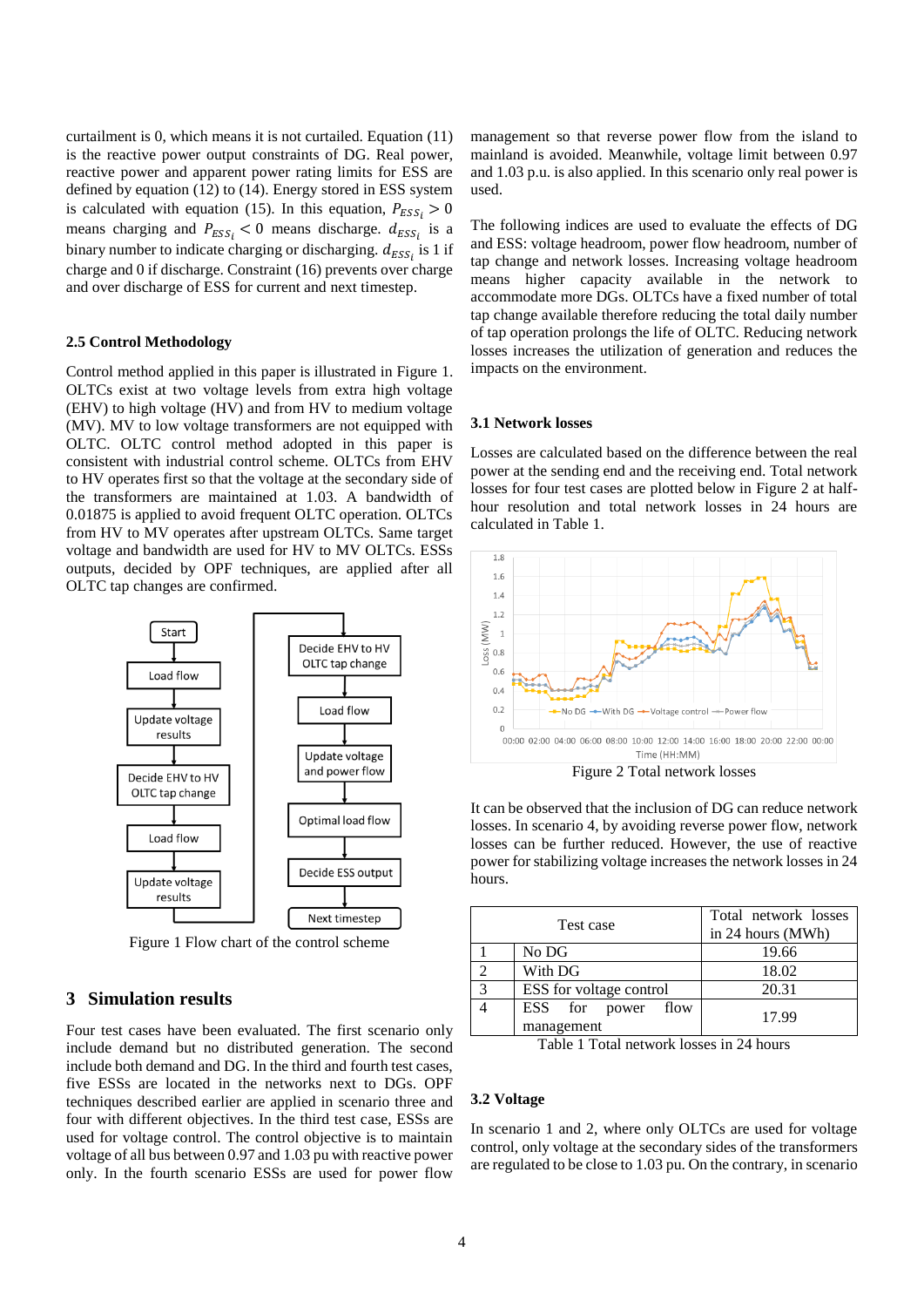3 and 4, the new limit of between 0.97pu to 1.03pu is applied. Maximum and minimum voltage in the network during 24 hours are summarised below in [Table 2.](#page-4-0) It can be seen that, DG can increase both the maximum and minimum voltage in the network. Higher maximum voltage means smaller voltage headroom to accommodate more DG. When ESSs are used for voltage control and power flow management, it can be seen that the maximum voltage is limited to 1.03 p.u. Lower maximum voltage means that more DG can be connected to the network.

| Test case |                                  | Maximum        | Minimum        |
|-----------|----------------------------------|----------------|----------------|
|           |                                  | voltage (p.u.) | voltage (p.u.) |
|           | No DG                            | 1.040          | 0.995          |
| ↑         | With DG                          | 1.043          | 0.996          |
| 3         | ESS for<br>voltage<br>control    | 1.030          | 0.970          |
|           | ESS for power flow<br>management | 1.030          | 0.985          |

<span id="page-4-0"></span>Table 2 Maximum and minimum voltage in 24 hours

### **3.3 Number of tap change**

Total number of OLTC tap change in 24 hours for all 31 transformers are detailed in [Table 3.](#page-4-1) As can be seen, DG increases the total number of tap changes. The ESSs in this study are embedded in the feeders, therefore they are not able to reduce the number of tap changes.

| Test case |                                  | Total number of tap<br>changes |  |
|-----------|----------------------------------|--------------------------------|--|
|           | No DG                            | 106                            |  |
|           | With DG                          | 138                            |  |
| 3         | ESS for voltage control          | 138                            |  |
|           | ESS for power flow<br>management | 138                            |  |

<span id="page-4-1"></span>Table 3 Total number of tap changes in 24 hours

#### **3.4 Power flow**

Total power import/export of the whole network for 24 hours for all four test cases are depicted in [Figure 3.](#page-4-2) As can be seen, DG can reduce the total power import of the network. During peak Photovoltaic generation hours, reverse power flow occurs. However, in scenario 4, where ESSs are used to avoid reverse power flow, exporting can be avoided. Avoiding export excess generation can increase the utilization of local renewable generation and reduce total losses, as shown in [Table 1.](#page-3-2)



# <span id="page-4-2"></span>**4 Conclusion**

An actual distribution network is introduced and modelled in Matpower as part of the inteGRIDy project. A smartgrid architecture with ESSs is designed. ESSs are located next to large distributed generators. To explore the impacts of DG and the benefits of the proposed smartgrid architecture, four test cases have been designed, i.e., no DG, with DG, using ESS for voltage control and using ESS for power flow management. Four indices, total network losses, voltage headroom, total power flow and total number of tap changes have been compared. It is found that, DG can reduce total network losses. When ESSs are used to avoid reverse power flow, ESSs can further reduce total network losses. With on OLTC controlling voltage, DG increases maximum voltage in the network therefore reduces voltage headroom. When ESSs are used for voltage control and power flow management, maximum voltage can be reduced and therefore creates additional voltage headroom. It is also found that, compared to the baseline without any DG, DG can increase the total number of tap changes. However, due to the locations and sizes of the ESSs in this study, they are not able to reduce the number of tap changes. Further studies can be carried out to study the use of ESS in reducing tap change operations. In the last study, it has been found that, DG can reduce the import of the whole network and during peak PV generation hours, reverse power flow can occur. By charging ESSs during peak PV generation hours and discharge during peak demand period, reverse power flow can be avoided and reduce network losses.

## **Acknowledgements**

This work is carried out as part of the inteGRIDy project. inteGRIDy project is being financed by the European Commission under Grant agreement 731268. The authors also thank Scottish & Southern Electricity Networks for supporting this work.

# **References**